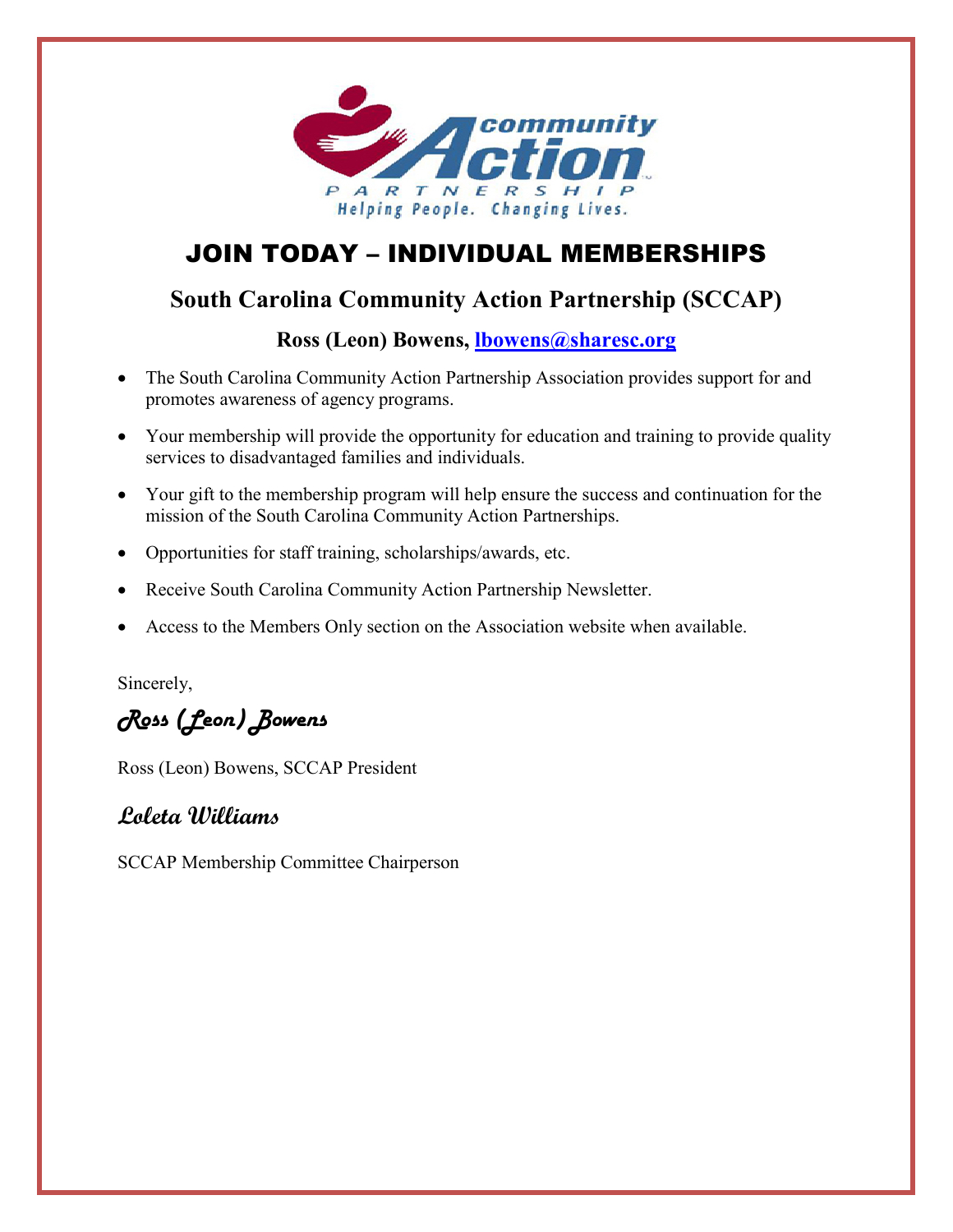## **South Carolina Community Action Partnership (SCCAP)**

## **Membership & Fee Structure**

The fees that follow represent a one-year membership of January 1, 2021 – December 31, 2021. S. C. Association of Community Action Partnerships (SCACAP) will collect and record your membership dues then forward all dues with copies of member forms to the SCCAP Treasurer with copies of each mailing to the Ms. Loleta Williams, Membership Chair.

### **FEES & MEMBERSHIP PERIOD**

| <b>Executive Directors</b>         | \$50          |
|------------------------------------|---------------|
| <b>Managers</b>                    | \$25          |
| Staff                              | \$10          |
| <b>Friends &amp; Board Members</b> | \$ 5          |
| <b>Volunteers</b>                  | $\frac{1}{2}$ |
| <b>Affiliate Members</b>           | <sup>2</sup>  |

Your membership is vitally needed and we appreciate your contribution.

Membership periods start on January 1 of the current year and ends on December 31 of the same year. Record the starting and ending year on each membership form. *Please remit checks or money orders (with membership forms and rosters) payable to:*

#### *SC Community Action Partnership (SCCAP)*

*C/o S.C. Association of Community Action Partnerships*

*2700 Middleburg Drive, Suite 213*

*Columbia, SC 29204* 

*Telephone: 803.771.9404*

*Email:* [info@scacap.org](mailto:info@scacap.org) Website: [www.scacap.org](http://www.scacap.org/)

*Please Note: SCACAP will forward your payment to the SCCAP Treasurer for deposit.*

Loleta Williams, Membership Committee Chair, can be reached at [lwilliams@weoc.org.](mailto:lwilliams@weoc.org)

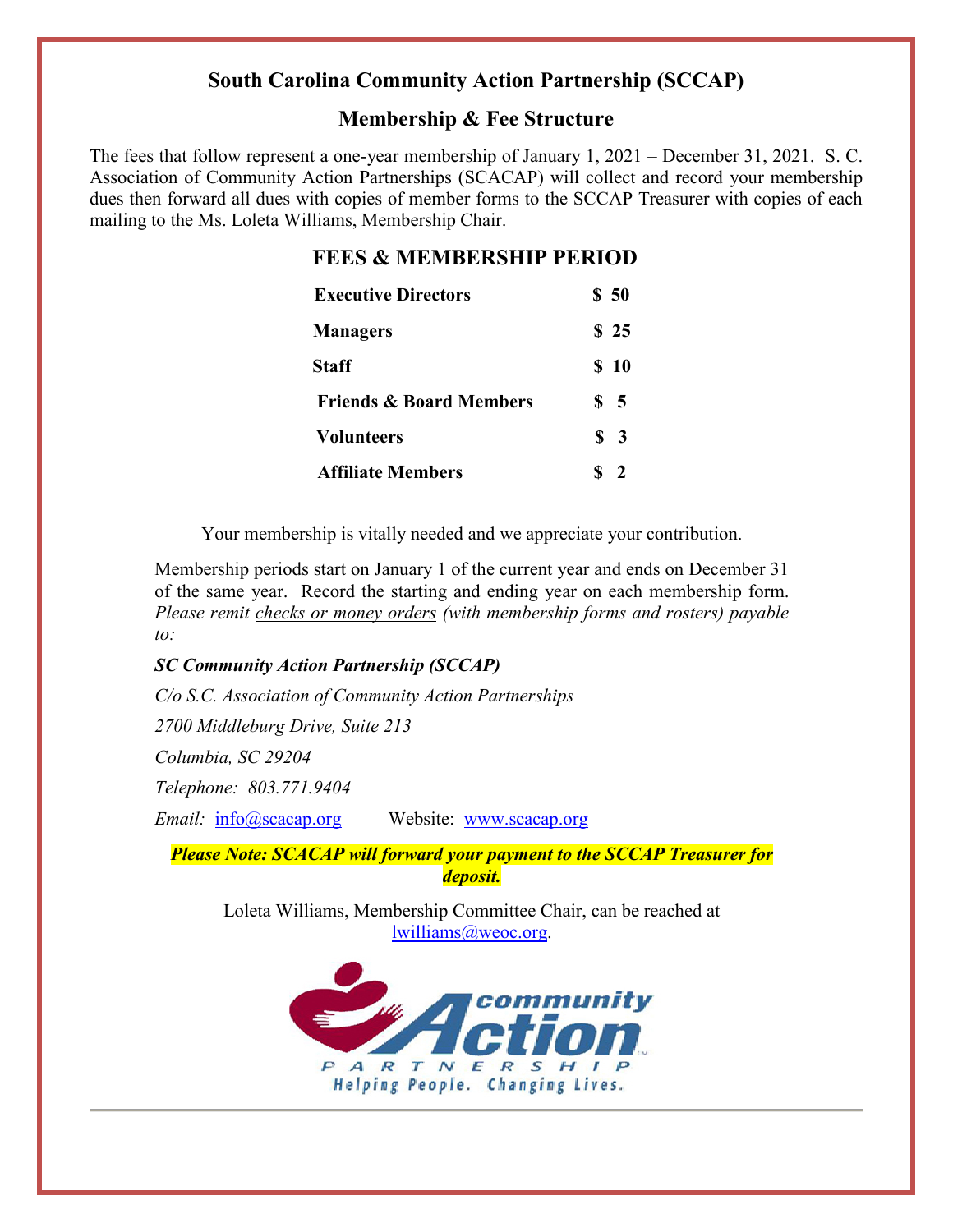

#### **SOUTH CAROLINA COMMUNITY ACTION PARTNERSHIP (SCCAP)**

**Individual Membership Application/Invoice - DO NOT SEND CASH**

COMPLETE AND RETURN TO: SC Community Action Partnership

Attn: SCCAP

c/o S.C. Association of Community Action Partnerships

2700 Middleburg Drive, Suite 213

Columbia, SC 29204

INDIVIDUAL:

HOME ADDRESS:

AGENCY:

AGENCY ADDRESS:

OFFICIAL TITLE:

HOME PHONE: WORK PHONE:

EMAIL: Mobile No. (OPTIONAL)

## **ENCLOSED IS MY INDIVIDUAL MEMBERSHIP FEE**

## **PAYABLE TO: SC COMMUNITY ACTION PARTNERSHIP**

SIGNATURE DATE

#### **SCCAP INDIVIDUAL MEMBERSHIP RATES – DO NOT SEND CASH**

| <b>Executive Directors</b>                                             | Managers | Staff   | Friends/Board Members | Volunteers | Affiliate Members |  |  |  |
|------------------------------------------------------------------------|----------|---------|-----------------------|------------|-------------------|--|--|--|
| \$50.00                                                                | \$25.00  | \$10.00 | \$5.00                | \$3.00     | \$2.00            |  |  |  |
| $C\Pi$ $R$ $C\Pi$ $R$ $D\Pi$ , $D$ $D$ $R$ and $D$ $\Pi$ and $D$ $\Pi$ |          |         |                       |            |                   |  |  |  |

CHECK ONE: ⊔Check ⊔Money Order

Membership Period: Jan. 1 2021 – Dec. 31, 2021

**Due Date: February 15, 2021**

**This membership payment is for: January 1, 2021 and Ends December 31, 2021 \$\_\_\_\_\_\_\_\_**